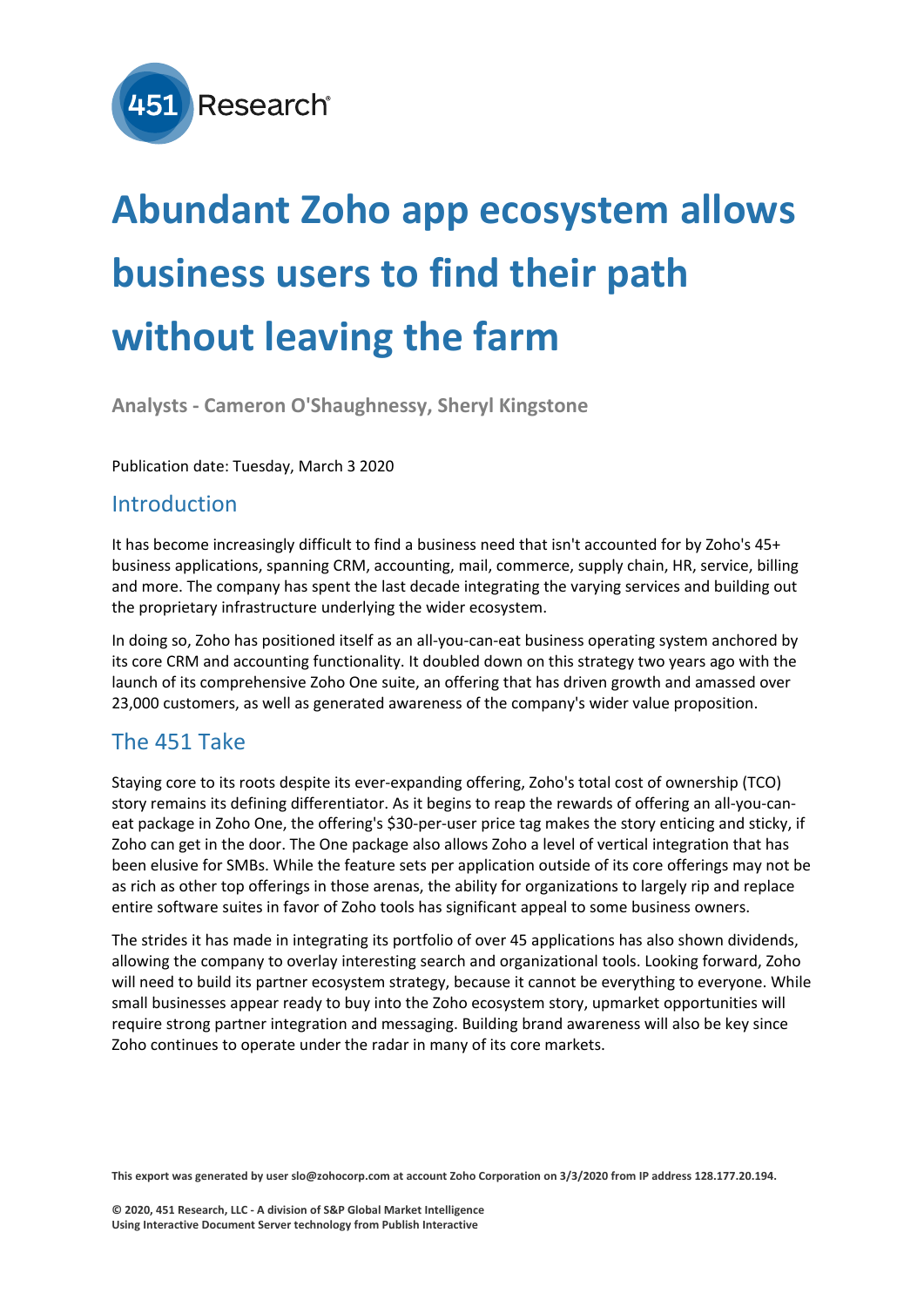## **Context**

Bootstrapped since its [founding](https://clients.451research.com/reports/96566) in 1996, Zoho remains a private company with no immediate plans to go public. It launched its most successful product to date with Zoho CRM in 2005, and the company has continued to grow its product portfolio, adding between one and six applications per year over the last 14 years. With over 8,000 employees, the Chennai, India-based firm operates 12 offices globally, and is in the midst of moving its US headquarters from Pleasanton, California, to Austin, Texas.

As Zoho seeks to punch above its weight in terms of features and application ecosystem when pitted against the largest global technology providers, it is also looking to hold itself to similarly high standards when it comes to business ethics and its role as a global citizen. One area of focus is moving toward a carbon-neutral worldwide footprint for its infrastructure.

One of these efforts was its most recent datacenter opening in Australia, which went live being 100% powered by solar energy. Another focus is the issue of data privacy, which can be a challenge as the company looks to build out ML and AI competency. However, Zoho has stated a commitment to not use customer data in training its models, and has worked to eradicate third-party plug-ins and APIs within its ecosystem that could siphon out customer data.

Zoho is also involved in a number of projects in education and sustainability. Among them is Zoho University, a tuition-free school located at its global headquarters that teaches practical business skills. With plans to open a second location at its new Austin location, Zoho says the program also acts as a recruitment tool, immersing its student body in the company's culture.

Another project in the works is the rejuvenation of rural and farming communities through the infusion of tech jobs. In line with Zoho founder and CEO Sridhar Vembu's recent move out of the San Francisco Bay Area to a small farming community in southern India, the company is actively opening offices in rural areas, hiring local talent and moving existing jobs to new areas.

## Product

Zoho has structured its product offerings to cut through the potential clutter of its over 45 application ecosystems, and center around core business goals. This is essential to the goal of encouraging customers and prospects to vertically integrate the Zoho suite of tools across their businesses.

Although 'land and expand' is a common strategy, Zoho's diverse product set gives it the ammunition to hammer home this story, and allows users to grow within the ecosystem in creative ways. Targeted app bundles include CRM Plus, Workplace (enterprise productivity tools), Finance Plus, IT Management and People Plus. These bundles act as entry points to the Zoho world of products, and are often direct replacements of existing suites.

As the company continues to put more emphasis on customers leveraging its greater stack for their business needs, Zoho as a platform and its comprehensive Zoho One product have come to the fore. Through both upsells of bundle customers and new sales, the company sees the platform as the future focal point of its business.

Looking to ensure customers do not get lost in the sea of applications as well as drive strong value from the suite, Zoho is leveraging its concierge service to help guide customers and prospects through the platform. With the average Zoho One customer using just fewer than 19 apps, each business typically takes their own path through the ecosystem depending on business needs. The most used applications across Zoho One include CRM, Analytics, Books, SalesIQ, Expense, Invoice, People, Social and Inventory.

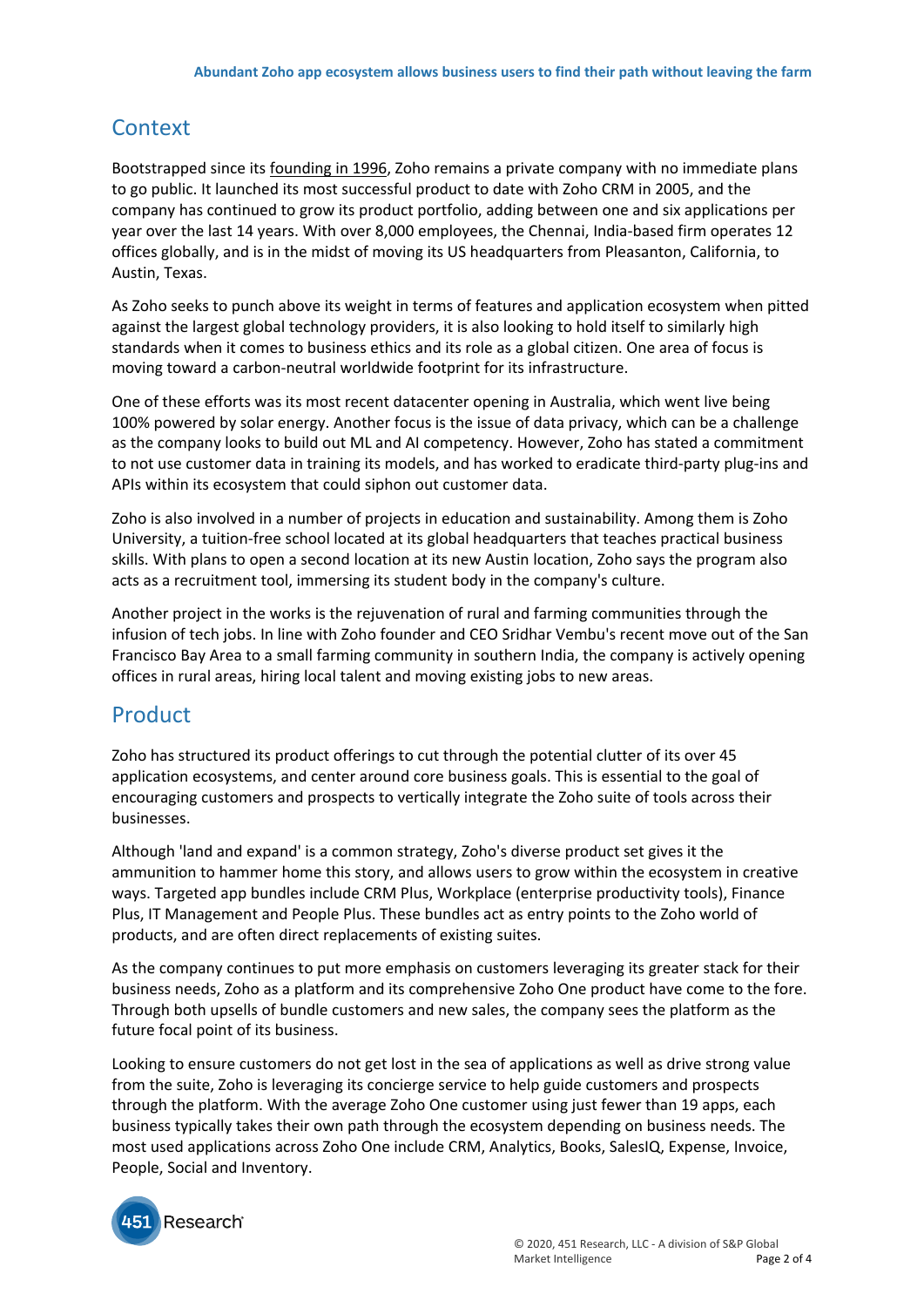One emerging segment within the greater Zoho application ecosystem is commerce tools. Following the addition of Subscription Billing to its accounting suite in 2015, Zoho unveiled Inventory Management (order management and logistics) in 2016 and E-commerce in 2019. While the tools currently live across differing application groupings (Inventory and Subscription Billing in finance and E-commerce in sales and marketing), the toolset increasingly looks like a comprehensive commerce suite. Furthering this commerce story, the company recently announced the development of a point of sale application coming over the next year.

Continuing to add services overlaying its application stack, the company has made enhanced data preparation tools a key area of focus. To address these needs, Zoho is working on a new service that allows users to organize, prepare and visualize data. Looking to infuse the tool into its CRM offering first, the company intends to expand it to the greater suite moving forward.

# GTM and pricing

Zoho prides itself in its ability to provide low TCO. This is exhibited in Zoho One's price of \$30 per user. With over 45 applications in the suite and more in the pipeline, Zoho One aims to allow customers to significantly cut down on tech spend and provider count if they buy into the Zoho ecosystem approach.

Although the company prefers to establish owned physical presences in the markets it operates in, it is also actively expanding its channel business, with roughly a third of sales coming from partners in 2019, up from 16% in 2013. Top customer verticals include hardware and software, services, manufacturing, real estate, retail, and banking and financial services. Operating globally, roughly half of Zoho's revenue comes from the Americas, followed by EMEA and APAC.

## **Competition**

With Zoho's wide-ranging product set, no technology provider can compete with it across the entire suite. However, the company faces staunch competition across its core product areas (CRM and finance) for the SMB and midmarket clients it sells to. Within CRM, Zoho goes toe to toe with the likes of Salesforce, Oracle NetSuite and Microsoft on the larger end, as well as smaller emerging players that include Insightly, Nimble, Freshworks and Spiro. Core finance competitors are Intuit QuickBooks, Xero, Wave and Pabbly. As the company continues to build out its commerce portfolio, it will begin to compete directly with e-commerce, order management, subscription billing and point-of-sale providers.

#### **SWOT Analysis**

| <b>Strengths</b>                                                                                                                                                                                                                                                                                                       | Weaknesses                                                                                                                                                                                                                                                                                                                                                                                                              |
|------------------------------------------------------------------------------------------------------------------------------------------------------------------------------------------------------------------------------------------------------------------------------------------------------------------------|-------------------------------------------------------------------------------------------------------------------------------------------------------------------------------------------------------------------------------------------------------------------------------------------------------------------------------------------------------------------------------------------------------------------------|
| The Zoho TCO story cannot be understated. While<br>not all of Zoho's 45+ applications have best-of-<br>breed feature sets, they can each pack an<br>individual punch and gain value through their<br>integration with the greater suite.                                                                               | Zoho's holistic ecosystem approach to its products can make<br>upmarket customer acquisition a challenge. While Zoho does<br>integrate with third-party systems, it lacks some of the open<br>partner story expected of modern tech vendors.                                                                                                                                                                            |
| <b>Opportunities</b>                                                                                                                                                                                                                                                                                                   | <b>Threats</b>                                                                                                                                                                                                                                                                                                                                                                                                          |
| Building out a commerce bundle and tying<br>together the story around its inventory,<br>subscription billing and e-commerce products will<br>provide legs for this product segment. There is<br>certainly room for a commerce vendor in the<br>small to midmarket segments, with the assets<br>and TCO Zoho can bring. | Zoho continues to play under the radar in the markets it operates<br>in, from both a marketing and brand awareness standpoint. To<br>sustain the type of growth it has experienced over the last decade,<br>this will need to change. With enterprise tech skewing toward<br>open ecosystems with best-in-breed puzzle pieces, pushing<br>upmarket companies toward a platform model can be a significant<br>challenge. |